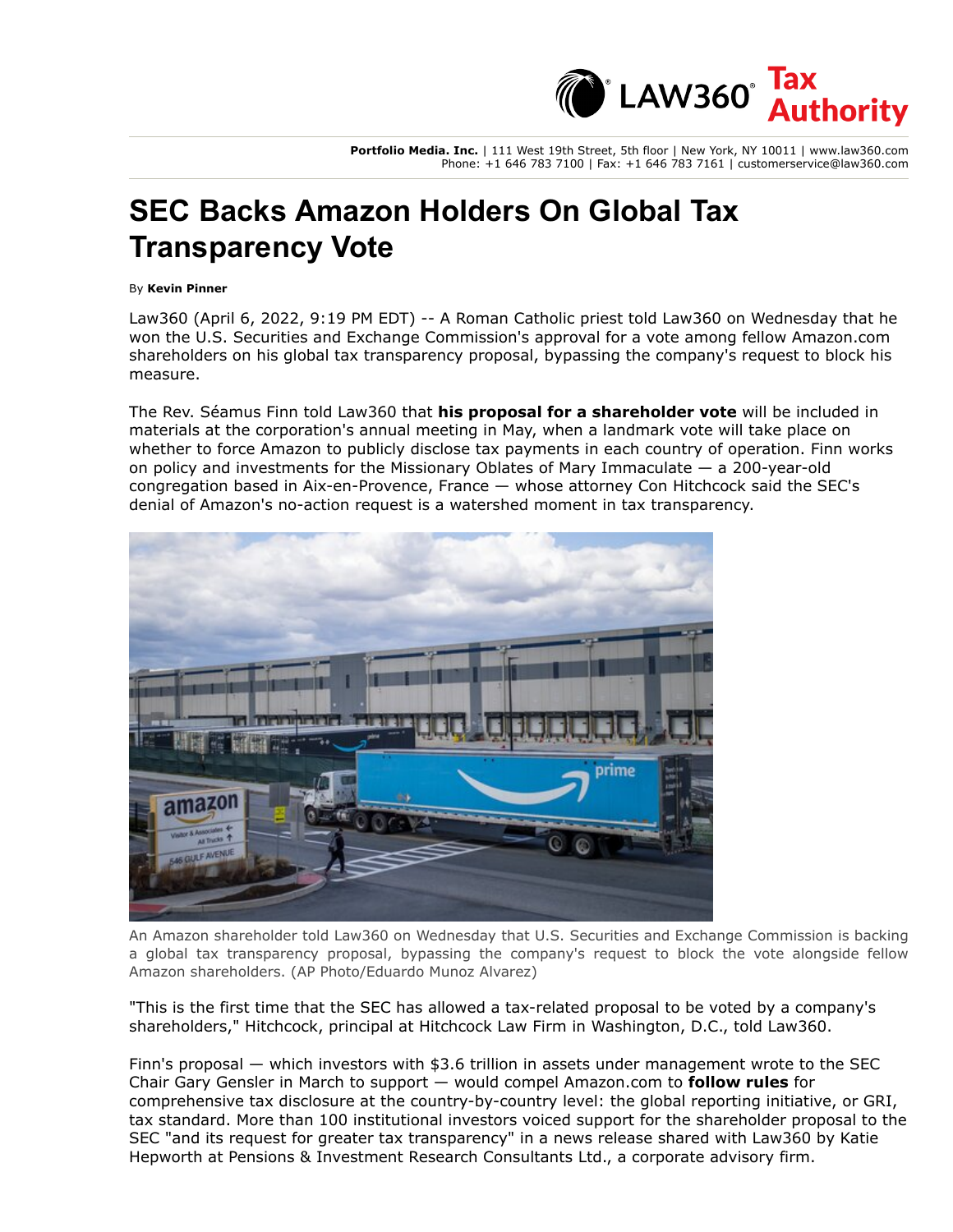"AkademikerPension and the Ethos Foundation have pre-declared their intention to vote in favor of the shareholder proposal," said the release, published Wednesday. AkademikerPension is one of Denmark's largest pension funds, and the Ethos Foundation comprises 237 Swiss pension funds and public utility foundations.

Ryan Gurule, policy director of Financial Accountability and Corporate Transparency Coalition, told Law360 that the [Internal Revenue Service](https://www.law360.com/agencies/internal-revenue-service) has required taxpayers like Amazon to report on a similar [country-by-country basis in connection with an Organization for Economic Cooperation and](https://www.law360.com/companies/organization-for-economic-cooperation-and-development) Development agreement, but the public isn't privy to this key information for investors.

The SEC on Tuesday denied Amazon's request to block the vote on the proposal intended to shed light on its tax structure.

"In our view, the proposal transcends ordinary business matters," the SEC said.

Amazon in January had asked the SEC's permission to take no action on the proposal submitted Nov. 15. The company said Rule  $14a-88(i)(7)$  of the [Securities Exchange Act of 1934](https://advance.lexis.com/api/search?q=15%20U.S.C.%20%C2%A7%2078a%20&qlang=bool&origination=law360&internalOrigination=article_id%3D1481352%3Bcitation%3D15%20U.S.C.%20%C2%A7%2078a%20&originationDetail=headline%3DSEC%20Backs%20Amazon%20Holders%20On%20Global%20Tax%20Transparency%20Vote&)  $\bullet$  permits blocking proposals on "ordinary business operations" from a shareholder vote using a so-called no action request.

"I've been at this about 40 years," said Finn, who is 72. His petitions to force a vote on tax transparency at shareholder meetings "always stumble when it comes to how big the umbrella on 'ordinary business' is and what the SEC is going to let fit under 'significant social policy issues.'"

The SEC and its staff have developed an exception to the "ordinary business" basis for exclusion if the proposal also presents a "significant social policy issue" for consideration, but **[experts have said](https://www.law360.com/articles/720790)** seemingly similar proposals have sometimes yielded opposite responses.

Finn, the Oblates and their allies are "convinced one of the ways" to fund public investment is that "corporations are supposed to pay their fair share," he said.

"This is the first shareholder proposal of its kind, and it's also the first time that the SEC has ruled in [this way," Gurule, who also works as a consultant on corporate tax policy for the Center on Budget](https://www.law360.com/companies/center-on-budget-and-policy-priorities) and Policy Priorities, told Law360. "Right now, large multinational corporations might be reporting this information to tax authorities, but that reporting is inherently limited."

Tax authorities use country-by-country tax data "to audit against current law" but "this information is not used, necessarily, to inform the public debate around whether or not we're taxing multinational corporations correctly," Gurule said. "That's not what the IRS does."

When a public company reports foreign tax liabilities for investors, "there's no strict requirement [they] really disclose that tax information on a detailed or granular basis," Gurule said. For example, he said, a multinational corporation's public tax reporting might lump all of Asia together into one market segment.

"You have no idea if you're earning revenue in Vietnam or China and there might be really different geopolitical risks associated with that," he said, "so investors obviously have a reason to see this information."

Gurule said the SEC has the authority to determine what's included in public **[accounting reporting](https://www.law360.com/tax-authority/articles/1480710)**, but currently defers much of its decision-making on generally accepted accounting principles to the [Financial Accounting Standards Board](https://www.law360.com/companies/financial-accounting-standards-board), a private institution he said is meant to function independently.

"In the ultimate irony of timing, [FASB] **[just decided](https://www.law360.com/tax-authority/articles/1477185)** in the last two weeks that it was going to not advance public country-by-country reporting," Gurule said. "FASB **[had been considering](https://www.law360.com/tax-authority/articles/1142879/fasb-calls-for-more-tax-information-in-company-financials)** whether or not greater disaggregation of, for example, income tax and other reporting was needed for investors to understand" risks concerning where companies pay taxes, he said.

Despite investors with **[trillions in assets](https://www.law360.com/tax-authority/articles/1440950)** writing Gensler to say they **[want this information](https://www.law360.com/tax-authority/articles/1456375)** to help inform investment decisions, FASB then decided not to move forward with the broader reforms.